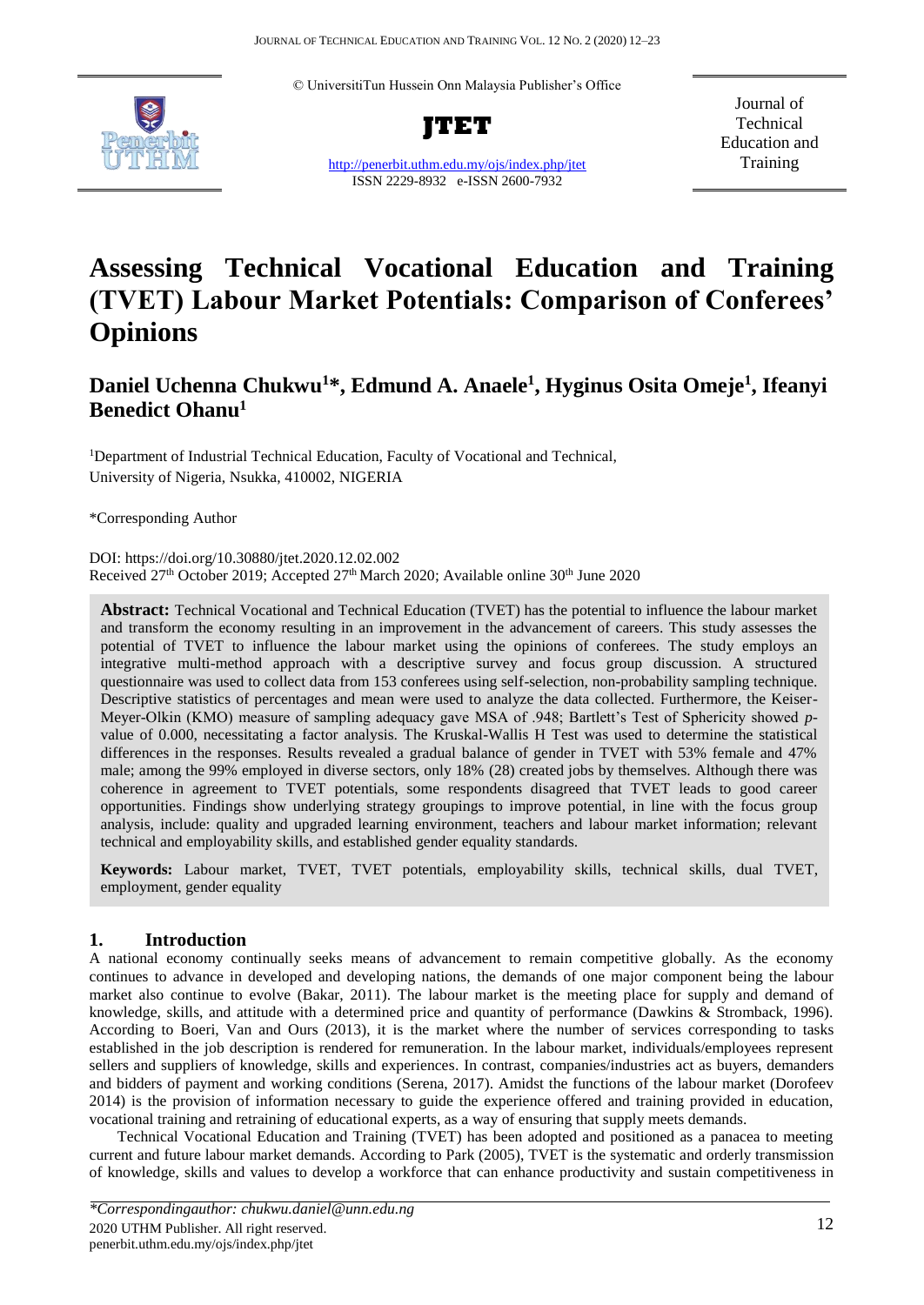the global economy. As a sustainable development toolkit (Bakar, 2011), TVET were positioned to tackle poverty alleviation, weak economic growth and low productivity, social inequality, instability and insecurity, the menace of environmental decadence and poor knowledge of green practices (United Nations Educational, Scientific and Cultural Organization, UNESCO (2019). Realising the capacities of TVET demands an understanding of the changing world of work (Wilson, 2005) which invariably requires that the teachers, teaching techniques and equipment must be changed to attune with global expectations (Siriwardene & Qureshi, 2009). As work and occupationally directed system of education, TVET posits to enhance individuals' capability, employability, adaptability, career mobility and productivity generally (Bakar, 2011). According to Bakar (2011), through TVET, countries have produced highly skilled workers, hence high human capital development, thereby advancing industrialisation and economic growth. The truth behind this assertion is verifiable in many countries as TVET is implemented in variant modes.

For instance, literature infers that China became the manufacturing hub of the world through her organised TVET system. China has equally been acknowledged as the second world largest economy (World Bank, 2017). Although the White House Office Trade and Manufacturing Policy (2018) described the developmental path taken by China as 'economic aggression', there were still commendable acknowledgements of enterprise proliferations in China where over 300 entrepreneurial parks housing about 24,000 enterprises exist. Likewise, Xinyu (2019) reported that the unemployment rate in China urban areas was at 3.8% in 2018, yet 980 Million Yuan were spent on giving vocational training to the jobless. TVET undoubtedly plays commendable roles in the labour market of China.

Similarly, of significant impact to the labour market potentials of TVET is the German-style method of vocational education called Dual TVET (Remington 2018), where there is two-fold education in which schools and firms share responsibility for providing TVET through apprenticeship training (Remington, 2017). The major strides of German dual system are in the supply of highly skilled labour in accordance with the demand of the highly technologically driven economy, making certain the quickest transition from school to work thereby ensuring that the youth unemployment remains low (Remington, 2018; 2017). According to Trade Economics (2019), the unemployment rate of Germany stood at 3.1% in August 2019. Similarly, in August 2019, Malaysian's unemployment rate was reported to be 3.4%. In the case of Malaysia, the current employment upsurge in Malaysia could be attributed to the initiatives to prioritise entrepreneurship in TVET context. According to Ismail, Adnan, Masek, Hassan, Hashim and Ismail (2018), Malaysian TVET style is embedded in three models which are; a liberal model where industries dictate the skills and knowledge; the bureaucratic model where the power rests with the government and the dual system noted for partnership between institutions and industries. It implies that in the fusion of the three models, Malaysia seeks to utilise the full benefits of TVET and achieve the envisaged industrial revolution.

Overall, studies validate and continually applaud the labour market potentials of TVET – as education for work (Park, 2005; Bakar, 2011). However, the issue of the mismatch persists (Remington, 2018; Capelli, 2014; Deloitte and Manufacturing Institute, 2015; McGowan and Andrews, 2015; Organization for Economic Co-operation and Development (OECD), 2016; Wright, 2013); underemployment and unemployment after graduation (OECD, 2013; Hoffman and Schwartz, 2017); non-recognition of higher qualification (Ismail et al., 2018; Remington, 2018). The bigger challenges lie in graduates not fitting into the supposed careers due to poor skills (Remington, 2018) resulting from training conducted using obsolete equipment (Park, 2005; Baka, 2011) thereby requiring retraining by the industries (Remington, 2018) - as in the case of Nigeria and Malaysia (Okoye & Arimonu, 2016; Bakar, 2011) among others. In addition, there is a great gap between the two providers of TVET (public and private) in Nigeria and Africa. The private sector provides trainings that are directly profitable to its sustainability, often inconsistent with the public sector (Akoojee, 2016). The public sector on the hand faces great challenges of meeting with demands, management and funding of TVET alone without a clear guideline on exploring the private sectors. There is a need for the government to adopt UNESCO's recommendation of transforming its role to a regulator and not the sole provider of TVET for advancement and development (UNESCO, 2012).

Despite challenges, TVET no doubt has labour market potentials (Bakar, 2011) and according to Park (2005), encompasses the ability to facilitate economic growth, reverse poor labour supply and underperformance, and minimise unemployment and underemployment through the delivery of employability skills. Moreover, TVET fosters gender equality campaigns across policy documents. The issues of traditional and non-traditional occupations with respect to the female counterpart was bridged by granting equal access to career paths making TVET an inclusive education (Dee, 2007). However, what is the current situation of TVET concerning a quick transition to labour market? Again, if relevance is the extent to which the labour market demands were met and effectiveness evaluates achievement of objectives while efficiency explores the correlation between inputs and outputs (Park, 2005), then how relevant, effective and efficient is TVET? This paper, therefore, seeks to provide answers to these questions.

#### **2. Methodology**

This study employs an integrative multi-method approach using a descriptive survey and focus group discussion with participants as observers. According to Seawright (2016) multi-method research involves combining data-gathering and analysing techniques from two or more methodological traditions. The integrative design ensures that a claim regarding a set of finding was strengthened such that more confidence can be built on the causal effects. The instrument used for the study is a structured questionnaire titled TVET Labour Market Potentials Questionnaire (TLMPQ) partly adapted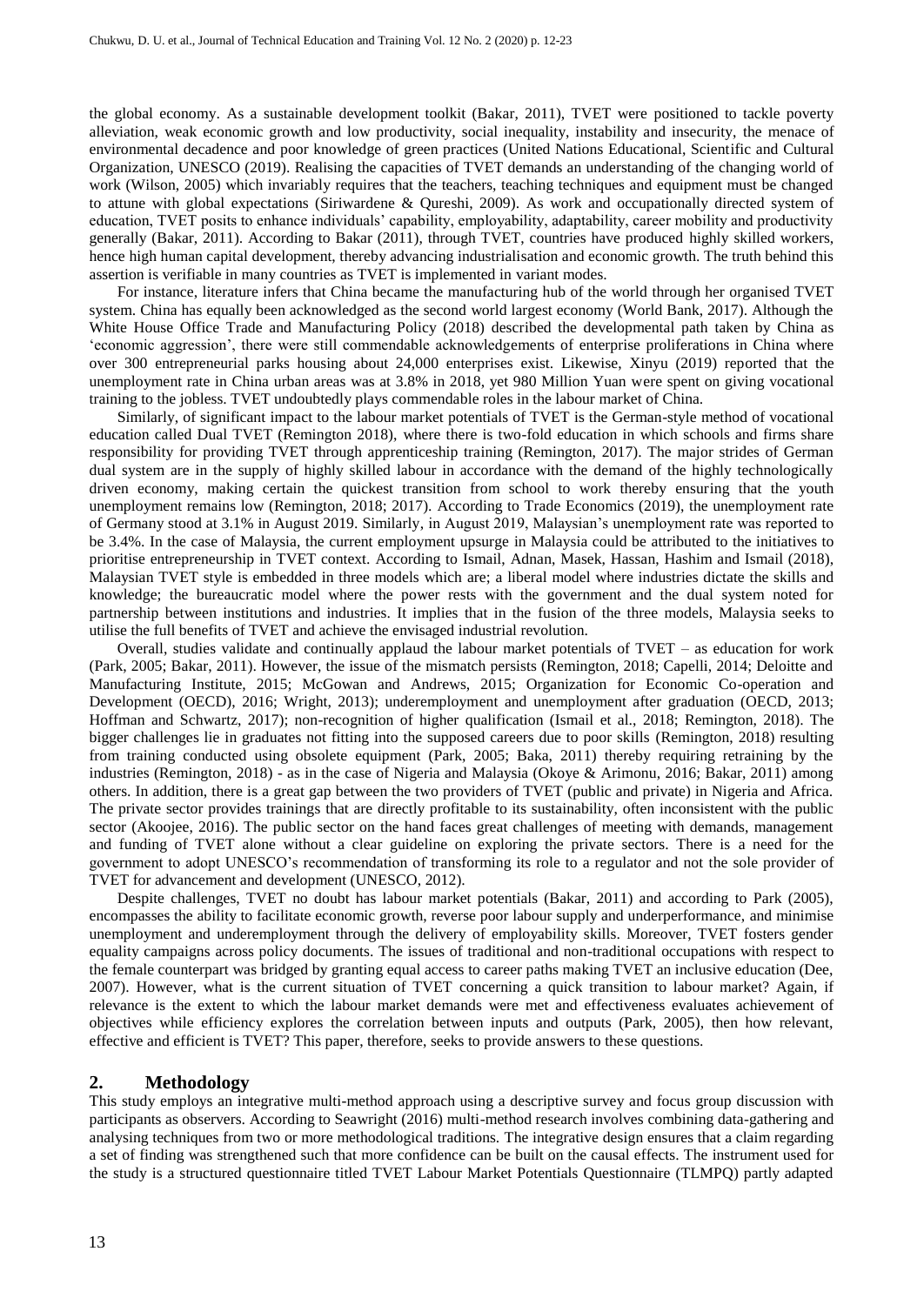(Section B – *items 1-10*; from Russo, Serafini and Ranieri, 2019) and partly developed by the researchers from the literature reviewed. Gjersing, Caplehorn and Clausen (2010) strongly affirm that adapting instrument, modifying language, terms and adding more items are necessary to suit new situations and context. The instrument was subdivided into two sections. Section A, demographic information section, was an introductory question seeking to ascertain for instance gender, area of specialisation, employment status and sector. Section B contained 17-item statement on the labour market potentials of TVET designed in accordance to five-point Likert scale. The response to the 17-items ranged from 5 - 1. (*Strongly Agree, SA = 5; Agree, A = 4; Neutral, N = 3; Disagree, D = 2; and Strongly Disagree, SD = 1*). Although items with lesser number of options can be used for research, Lozano, Garcı´a-Cueto and Mun˜iz (2008), stated that instrument with response options between 4 and 7 is good enough for validity and reliability test. Three experts were purposefully selected to carryout face validation of the instrument while the reliability was ascertained using Cronbach alpha test of internal consistency. An overall internal consistency coefficient of 0.87 was obtained. According to the reliability guideline by Sekaran (2003), a coefficient from .60 is considered acceptable for research.

The population for the study comprised of all the 437 participants in a Homecoming/Conference programme organised by the Faculty of Vocational and Technical Education, University of Nigeria, Nsukka, Enugu State, Nigeria. The Faculty organised her first homecoming since its inception in 1960, embedded alongside a conference to allow participants opportunity to brainstorm and contribute to both academic and structural progress of the place where they all graduated from. The event, therefore, had dignitaries from all works of life such as ministers, vice-chancellors, deputy vice-chancellors, professors, uncountable PhD holders, masters and first-degree graduates were all in attendance. However, a non-probability sampling technique was used to acquire a representative sample for the study. This sampling technique is usually selected when random sampling seems unattainable. Thus self-selection sampling method was used in this study (Patton, 2001). Self-selection sampling allowed the individuals the opportunity of choosing to be part of the research.

Using the plenary or technical session as an advantage, the researchers seized the opportunity to distribute the questionnaire to different groups through direct contact. A total of 172 survey questionnaires were distributed while 153 copies were duly retrieved having allowed an appreciable time of three (3) hours. The retrieved instrument represents 89% return rate which was judged enough for the study. After the questionnaires were retrieved, the researchers organised a 15-man discussion panel, comprising of 2 professors, 5 PhD holders, 2 Master degree holders and 6 first degree graduates in different areas of TVET, for an in-depth dissection of the items seeking solutions and perhaps coherence views from the experts. Two questions needed to buttress or disprove inherent findings of the study were asked: (i) would you recommend TVET to your wards, relatives and friends, and why? (ii) Having been in TVET, what do you think could give adequate face-lift to the challenges retarding its potentials?

Data generated through the discussion and the questionnaires were coded accordingly to aid analysis using SPSS version 21. Data were analysed using descriptive statistics of percentage and mean to ascertain agreement of the respondents on the potentials. At the same time, comparisons between groups were done using Kruskal-Wallis H test, a non-parametric rank-based test used to determine significant differences among two or more groups of an independent variable, at 0.05 level of significance. Kruskal-Wallis H test is chosen when data do not meet the stringent assumptions of Analysis of Variance (ANOVA). Based on five points Likert scale, the mean of the scale is 3.50 (using real limit of numbers). Therefore, mean values of 3.50 and above were regarded as "Agreed", while mean scores below 3.50 were regarded as "Disagreed."

#### **3. Results**

The data presented in Table 1 shows the distribution of the respondents into five broadly classified TVET areas of specialisation as in: Agricultural education, Business education, Computer education, Home Economics education and Industrial Technical Education (as it is in the Faculty of Vocational and Technical Education, University of Nigeria, Nsukka). Each of the TVET areas thus classified has sections based on specific occupations or trade (Table 1). TVET is geared towards preparing individuals for gainful employment or self-reliance venturing in known occupations.

Table 2 shows more female dominance in areas related to Home Economics and Business Education, where 39 and 24 amongst 43 and 34 respondents respectively were female; the male number booms in areas related to Industrial Technical Education and Computer education with 26 and 18 from 29 and 25 respondents respectively. Agricultural education appears to have an equal representative in the study, indicating that both genders choose skill areas related to Agriculture. This finding is in line with Zuga (1999) and Wonacott (2002), who stated that female education follows a stereotype towards a particular career path while others were seen to be for the male. With respect to gender representative, the Table shows 47% of male and 53% of female among the respondents, although in favour of the female, it indicates gender equity in representation. This also buttresses the finding of Dee (2007) who posits that gender bias and inequality causes many problems in educational outcomes.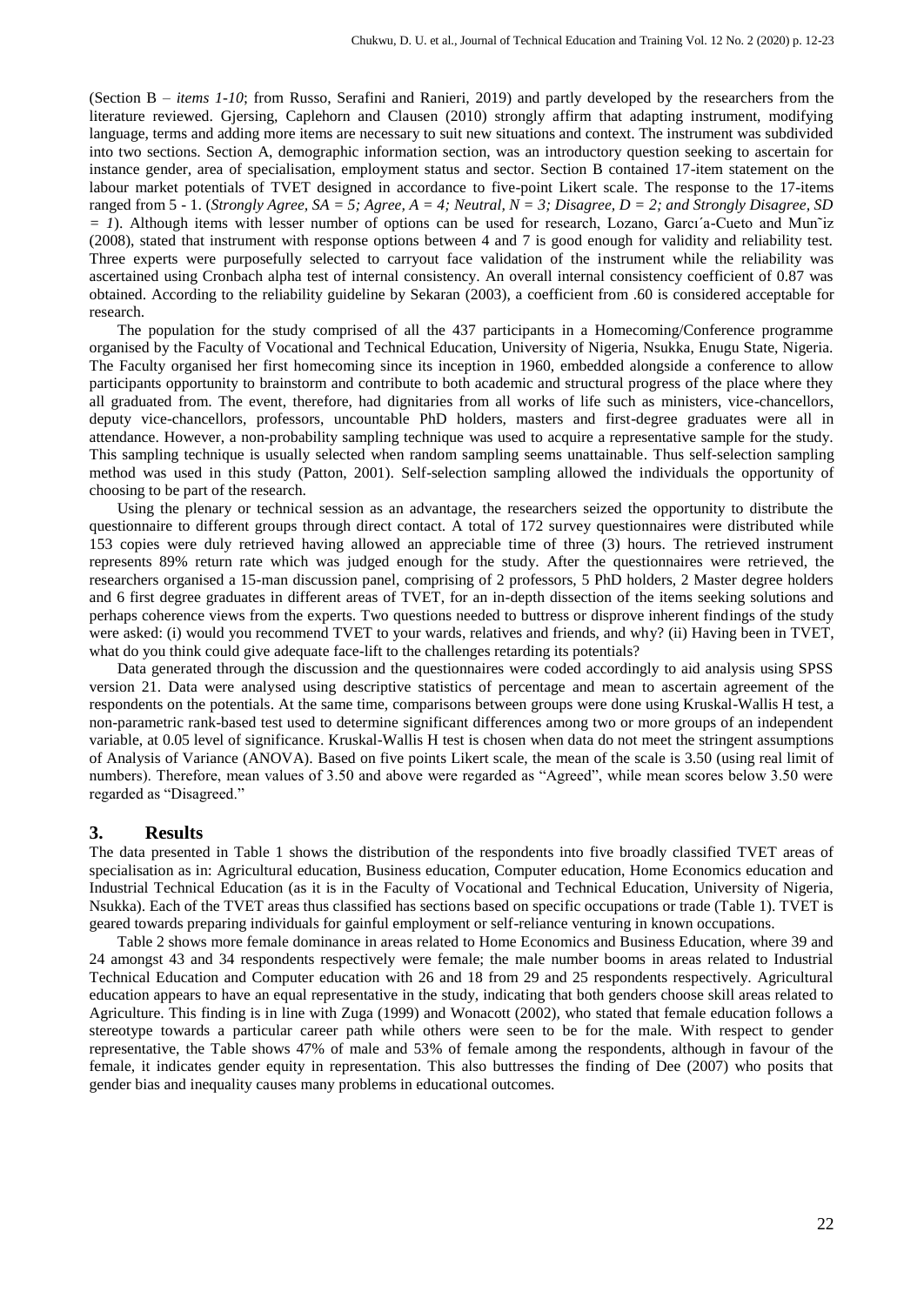| S/N | <b>Areas of specialisation</b>        | <b>Labour Market Skill Option</b> |
|-----|---------------------------------------|-----------------------------------|
| 1   | <b>Agricultural Education</b>         | Crop production                   |
|     |                                       | Livestock production              |
|     |                                       | Agribusiness                      |
| 2   | <b>Business Education</b>             | <b>Accounting Education</b>       |
|     |                                       | <b>Marketing Education</b>        |
|     |                                       | Secretarial studies               |
| 3   | <b>Computer Education</b>             | Hardware maintenance              |
|     |                                       | Software development              |
|     |                                       | Web design and content management |
| 4   | Home Economics Education              | Clothing & Textile                |
|     |                                       | Food and nutrition                |
|     |                                       | <b>Hospitality Management</b>     |
|     |                                       | Child care & Dev.                 |
|     |                                       | Home Management                   |
| 5   | <b>Industrial Technical Education</b> | Automobile/ metalwork             |
|     |                                       | Building/woodwork                 |
|     |                                       | Electrical/electronic             |

| Table 1 - TVET Areas of Specialisation |  |  |
|----------------------------------------|--|--|
|----------------------------------------|--|--|

Besides, Table 2 reveals that 99% of the respondents were employed in diverse TVET areas across different sectors. It further shows that 91 (59%) were employed in the public sector, 33 (22%) in the private sector and 28 (18%) created jobs for themselves. The low rate of job creation among TVET graduates, according to Ismail *et al.* (2018) needs to increase to make TVET more responsive to the rising unemployment.

| <b>Class</b>             |                                | $\boldsymbol{N}$ | Percentage $(\% )$ |
|--------------------------|--------------------------------|------------------|--------------------|
|                          |                                | 22               | 14                 |
|                          | <b>Agricultural Education</b>  | (10/12)          |                    |
|                          |                                | 34               | 22                 |
|                          | <b>Business Education</b>      | (10/24)          |                    |
| <b>TVET</b> Area of      |                                | 25               | 16                 |
| Specialisation           | <b>Computer Education</b>      | (18/7)           |                    |
|                          |                                | 43               | 28                 |
|                          | Home Economics Education       | (4/39)           |                    |
|                          | Industrial Technical Education | 29               | 19                 |
|                          |                                | (26/3)           |                    |
|                          | Male                           | 72               | 47                 |
| Gender                   | Female                         | 81               | 53                 |
|                          | Employed                       | 152              | 99                 |
| <b>Employment Status</b> | Unemployed                     | 1                | 1                  |
|                          | Public                         | 91               | 59                 |
| <b>Employment Sector</b> | Private                        | 33               | 22                 |
|                          | Self-employed                  | 28               | 18                 |

|  | Table 2 - Descriptive Statistics on The Demographic Information of The Respondents |  |  |  |  |
|--|------------------------------------------------------------------------------------|--|--|--|--|
|  |                                                                                    |  |  |  |  |

Similarly, results presented in Table 3 shows mean, standard deviation and decision on the 17 items of the questionnaire addressing labour market potentials of TVET. Table 3 shows that the mean of all the items but one (item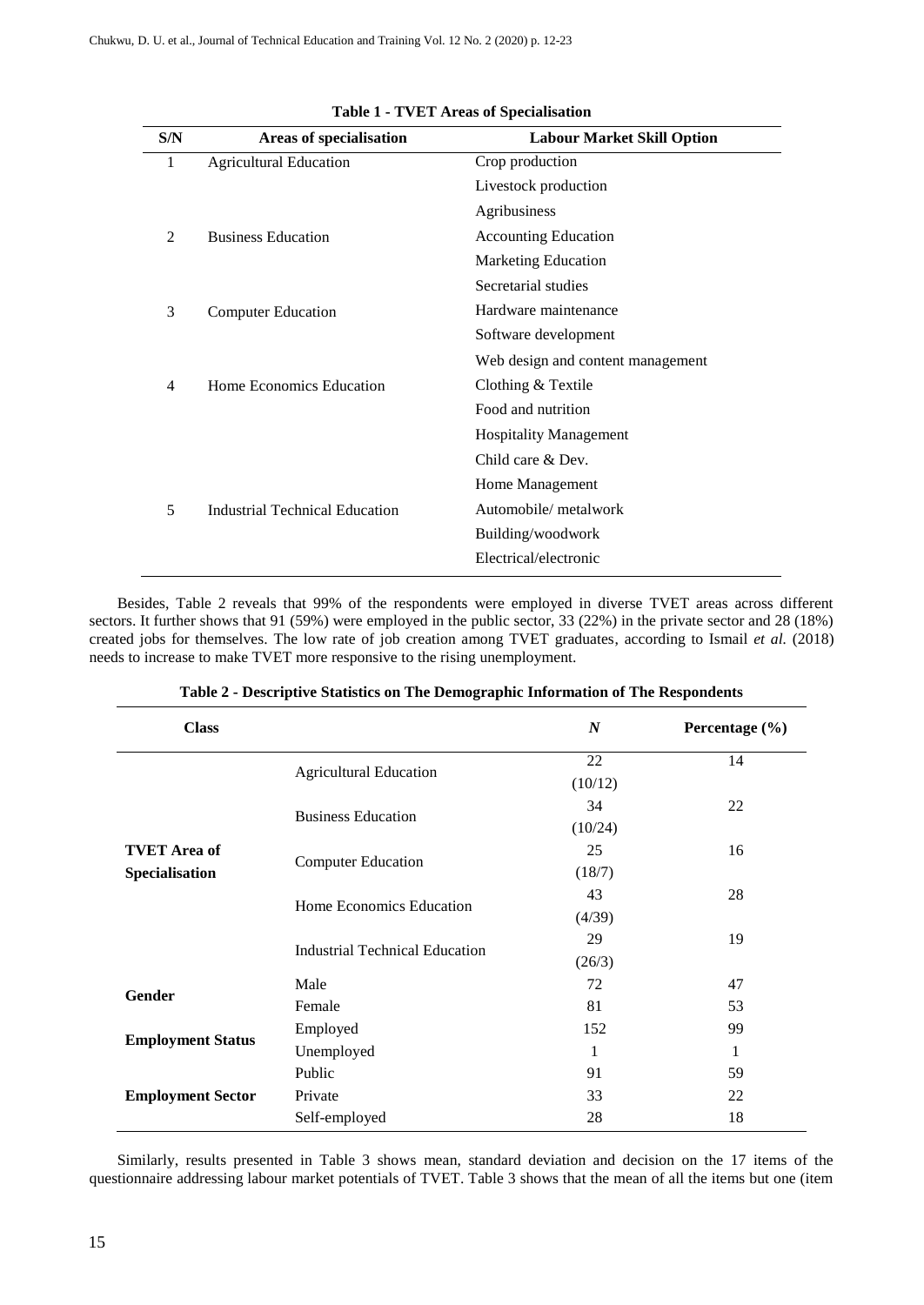10 with 3.47) were above the cut value of 3.50, indicating that the respondents agree that TVET has labour market potentials. The standard deviation in Table 3 ranged 0.66-1.12, equally showing that variations in the responses were not far apart. The finding, therefore, suggests with respect to transition to the world of work, that the relevance of TVET cannot be overemphasised. Hence the potential seems to be the most crucial role played by TVET in many countries (Remington, 2018). According to Remington (2018), TVET creates a path for many to the chart for career upgrade, better positioning, and alignment of higher degree certificates with relevant skills, including integrating the "forgotten half". The forgotten half includes drop-outs of all sorts, those who for one reason or the other could not further education either for a degree or for an associate degree. This all-important role makes TVET a panacea to ensuring all and sundry become relevant contributors to the national development and economy irrespective of abilities.

Furthermore, to ascertain the adequacy of the respondents sampled, Table 3 shows the Keiser-Meyer-Olkin (KMO) measure of sampling adequacy. The KMO test in Table 3 obtained MSA value = .948. The MSA was above the acceptable threshold of 0.5 recommended (Keiser, 1974). According to Beaumont (2012), MSA value above .70 should be accepted while below should be discarded. Similarly, Bartlett's Test of Sphericity for the items showed associated *p*value of 0.000, necessitating a factor analysis.

| Code           | <b>TVET</b> labour market potentials                                        | Mean | <b>Standard</b><br>deviation | $\boldsymbol{N}$ | <b>Decision</b> |
|----------------|-----------------------------------------------------------------------------|------|------------------------------|------------------|-----------------|
| 1              | TVET furnishes high quality learning                                        | 3.62 | 1.03                         | 153              | Agreed          |
| $\overline{c}$ | TVET gives access to modern equipment                                       |      | 0.95                         | 153              | Agreed          |
| 3              | Teachers in TVET are competent                                              | 3.60 | 0.99                         | 153              | Agreed          |
| $\overline{4}$ | TVET enables people to continue in lifelong learning                        | 3.56 | 1.01                         | 153              | Agreed          |
| 5              | People in TVET learn skills needed by employers                             | 3.87 | 0.83                         | 153              | Agreed          |
| 6              | People in TVET learn communication and teamwork                             | 3.81 | 0.92                         | 153              | Agreed          |
| 7              | TVET leads to well paid jobs                                                | 3.55 | 1.11                         | 153              | Agreed          |
| $\,8\,$        | TVET leads to jobs well regarded in society                                 | 3.61 | 1.04                         | 153              | Agreed          |
| 9              | TVET leads to professions which are highly demanded<br>on the labour market | 3.56 | 1.04                         | 153              | Agreed          |
| 10             | TVET offers good career opportunities                                       | 3.47 | 1.01                         | 153              | Disagreed       |
| 11             | Transition from school to work is quick in TVET                             | 3.62 | 1.12                         | 153              | Agreed          |
| 12             | TVET exemplifies entrepreneurial studies                                    | 3.61 | 0.94                         | 153              | Agreed          |
| 13             | TVET offers skills for self-reliant ventures                                | 3.71 | 0.96                         | 153              | Agreed          |
| 14             | TVET needs improvement to meet labour market<br>demands                     | 3.52 | 1.01                         | 153              | Agreed          |
| 15             | Current output of TVET is equal to the investment                           | 3.52 | 1.06                         | 153              | Agreed          |
| 16             | TVET encourages equal gender participation                                  | 4.08 | 0.66                         | 153              | Agreed          |
| 17             | TVET defines gender roles in labour market                                  | 4.03 | 0.71                         | 153              | Agreed          |
|                | Kaiser-Meyer-Olkin Measure of Sampling<br>Adequacy.                         | .948 |                              |                  |                 |
|                | Bartlett's Test of Sphericity Sig.                                          | .000 |                              |                  |                 |

|  | Table 3 - Mean and Standard Deviation of The Responses |  |
|--|--------------------------------------------------------|--|
|  |                                                        |  |

Table 4 shows that all the communalities of the items analysed were above 0.50, suggesting that the items according to Field (2005), met the requirement for factor analysis, hence, all items were retained for the factor analysis having shown a communality value equal or above 0.5. Principal component extraction with oblimin rotation were therefore used to determine underlying grouped potentials. Table 5 shows three underlying group potentials with eigenvalues greater than 1 extracted in this study (see Figure 1 for the Scree plot).

The Scree plot in Figure 1 shows the eigenvalues of principal components. In figure 1, there are three points of division necessitating the grouping of factors into three. It therefore shows the number of components required to explain each of the groupings at every point on the bar and above. Data in Table 5 also shows that the three underlying groupings explain 67.478% of the variance, which is higher than the recommended 60% (Malhotra, 2006). Following the outcome, all items were grouped into three (see Table 6).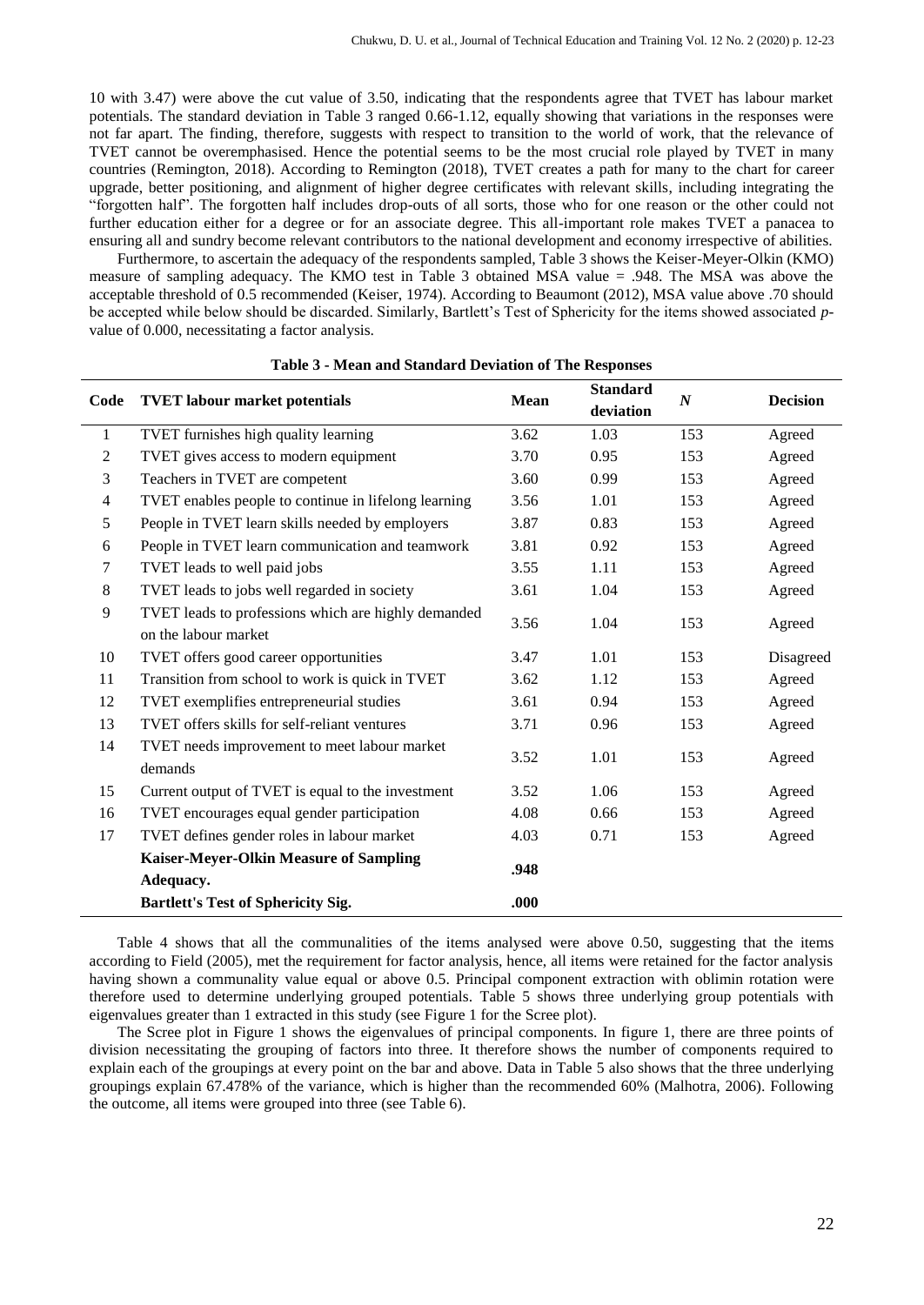| Code           | <b>TVET Labour Market Potentials</b>                                        | <b>Initial</b> | <b>Extraction</b> |
|----------------|-----------------------------------------------------------------------------|----------------|-------------------|
| $\mathbf{1}$   | TVET furnishes high-quality learning                                        | 1.000          | .646              |
| $\overline{2}$ | TVET gives access to modern equipment                                       | 1.000          | .633              |
| 3              | Teachers in TVET are competent                                              | 1.000          | .604              |
| $\overline{4}$ | TVET enables people to continue in lifelong learning                        | 1.000          | .786              |
| 5              | People in TVET learn skills needed by employers                             | 1.000          | .844              |
| 6              | People in TVET learn communication and teamwork                             | 1.000          | .817              |
| $\tau$         | TVET leads to well-paid jobs                                                | 1.000          | .684              |
| 8              | TVET leads to jobs well regarded in society                                 | 1.000          | .731              |
| 9              | TVET leads to professions which are highly demanded on the labour<br>market | 1.000          | .689              |
| 10             | TVET offers good career opportunities                                       | 1.000          | .686              |
| 11             | Transition from school to work is quick in TVET                             | 1.000          | .665              |
| 12             | TVET exemplifies entrepreneurial studies                                    | 1.000          | .636              |
| 13             | TVET offers skills for self-reliant ventures                                | 1.000          | .691              |
| 14             | TVET needs improvement to meet labour market demands                        | 1.000          | .680              |
| 15             | Current output of TVET is equal to the investment                           | 1.000          | .600              |
| 16             | TVET encourages equal gender participation                                  | 1.000          | .700              |
| 17             | TVET defines gender roles in labour market                                  | 1.000          | .680              |

#### **Table 4 - Communalities**

*Extraction Method: Principal Component Analysis.*

#### **Table 5 - Total Variance Explained**

| Grouping       | <b>Initial Eigenvalues</b> |               |                   | <b>Rotation Sums of Squared Loadings</b> |               |              |
|----------------|----------------------------|---------------|-------------------|------------------------------------------|---------------|--------------|
|                | <b>Total</b>               | % of Variance | <b>Cumulative</b> | <b>Total</b>                             | % of Variance | Cumulative % |
|                |                            |               | $\frac{0}{0}$     |                                          |               |              |
|                | 9.043                      | 53.192        | 53.192            | 9.043                                    | 53.192        | 53.192       |
| $\mathfrak{D}$ | 1.371                      | 8.067         | 61.259            | 1.371                                    | 8.067         | 61.259       |
|                | 1.057                      | 6.219         | 67.478            | 1.057                                    | 6.219         | 67.478       |

It is worth noting here that the discussion of the focus group organised for this study considered highlighting major potentials for which TVET holds a higher recommendation rate compared to general education. According to Russo *et al.* (2019), attitude towards TVET is sustained by the potential of the programme to connect recipients to world of work; a factor that equally sustains the recommendation to others. It was therefore necessary to ascertain experts' views towards finding answer to this 'all important' function of TVET. After the analyses, the grouping in Table 6 was compared with the experts' responses, considering the items in each grouping and their common characteristics, the underlying TVET potentials were thus named as: quality and upgraded learning environment, teachers and labour market information; relevant technical and employability skills, and established gender equality standards.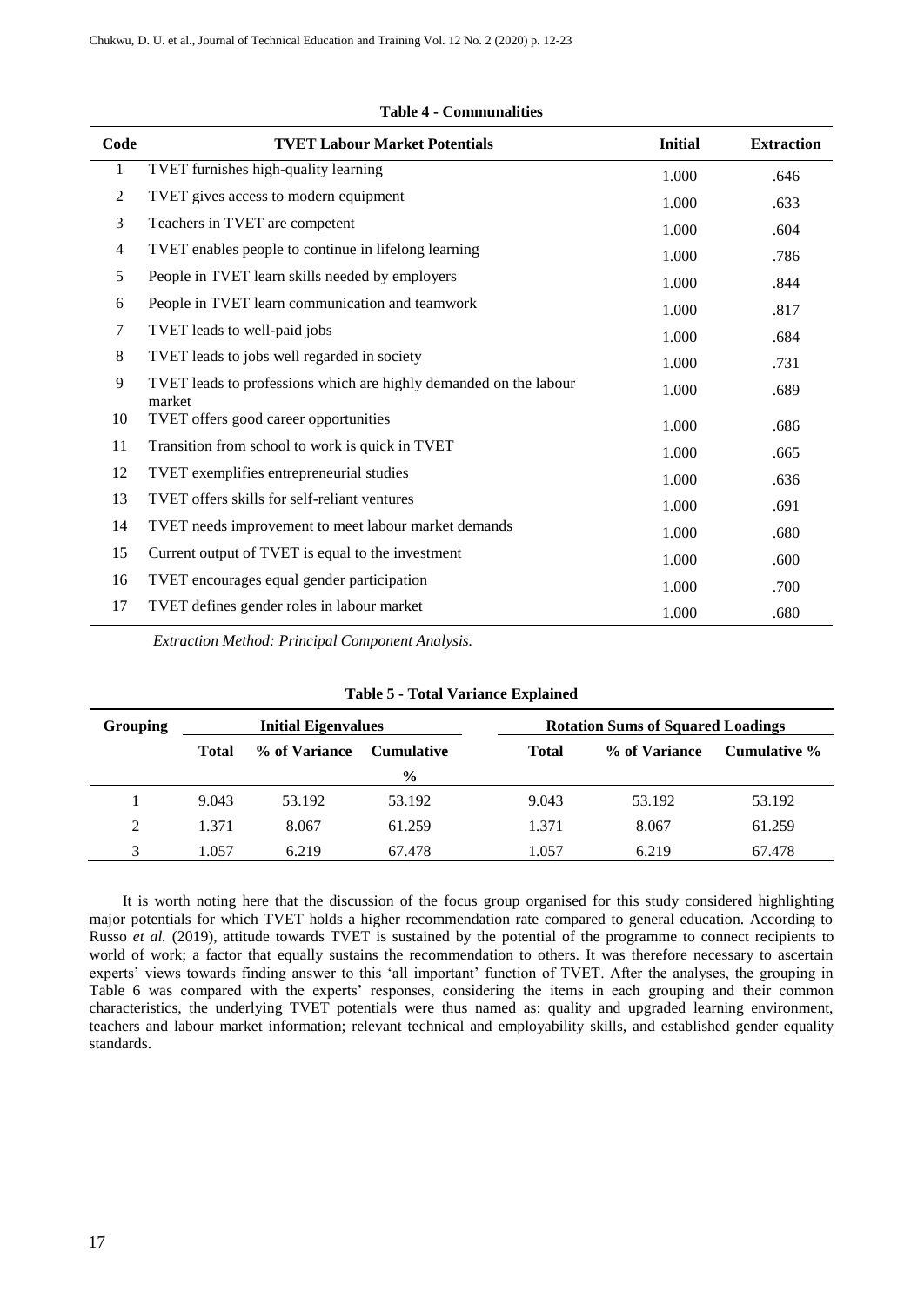| Code    | <b>TVET</b> labour market potentials                                          |              | <b>Potential grouping</b> |        |  |  |
|---------|-------------------------------------------------------------------------------|--------------|---------------------------|--------|--|--|
|         |                                                                               | $\mathbf{1}$ | $\mathbf{2}$              | 3      |  |  |
| Group 1 | Quality and upgraded learning environment, teachers and labour                |              |                           |        |  |  |
|         | market information                                                            |              |                           |        |  |  |
| 1       | TVET furnishes high quality learning                                          | .823         |                           |        |  |  |
| 2       | TVET gives access to modern equipment                                         | .788         |                           |        |  |  |
| 3       | Teachers in TVET are competent                                                | .727         |                           |        |  |  |
| 4       | TVET enables people to continue in lifelong learning                          | .651         | --                        |        |  |  |
| 7       | TVET leads to well paid jobs                                                  | .734         | --                        |        |  |  |
| 8       | TVET leads to jobs well regarded in society                                   | .862         |                           |        |  |  |
| 9       | TVET leads to professions which are highly demanded on the                    | .731         |                           |        |  |  |
|         | labour market                                                                 |              |                           |        |  |  |
| 10      | TVET offers good career opportunities                                         | .783         | $\overline{a}$            |        |  |  |
| 11      | Transition from school to work is quick in TVET                               | .844         |                           |        |  |  |
| 12      | TVET exemplifies entrepreneurial studies                                      | .847         |                           |        |  |  |
| 13      | TVET offers skills for self-reliant ventures                                  | .749         |                           |        |  |  |
| 14      | TVET needs improvement to meet labour market demands                          | .837         |                           |        |  |  |
| 15      | Current output of TVET is equal to the investment                             | .816         | --                        |        |  |  |
| Group 2 | <b>Relevant Technical and employability skills</b>                            |              |                           |        |  |  |
| 5       | People in TVET learn skills needed by employers                               |              | .916                      |        |  |  |
| 6       | People in TVET learn communication and teamwork                               |              | .851                      |        |  |  |
| Group 3 | <b>Established gender equality standard</b>                                   |              |                           |        |  |  |
| 16      | TVET encourages equal gender participation                                    |              |                           | .836   |  |  |
| 17      | TVET defines gender roles in labour market                                    |              |                           | .816   |  |  |
| Note:   | Principal Component Analysis;<br>Extraction<br>Method:<br>Rotation<br>Method: | Oblimin      | with                      | Kaiser |  |  |

Normalization.<sup>aa</sup>Rotation converged in 4 iterations.



**Fig. 1 -Scree plot of the responses to the questionnaire**

The data in Table 7 shows a Kruskal-Wallis H Test used to determine statistically significant differences in the responses with respect to the employment sector (public, private and self-employed) of the respondents. The result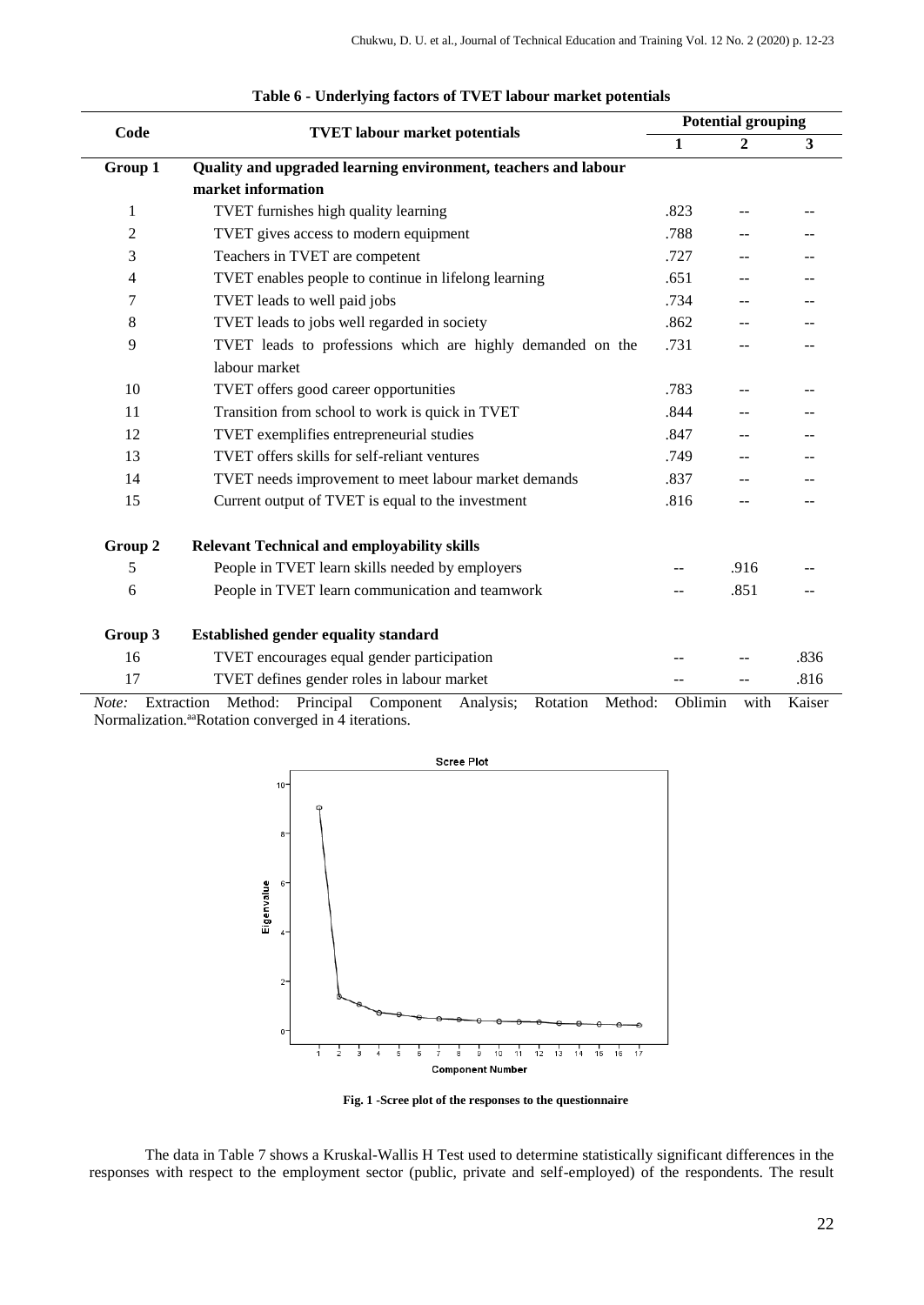showed that there was no significant difference in the TVET labour market potentials among respondents; chi-square  $=$ .921, *p-*value = .631 at 0.05 level of significance with a mean rank of 79.20 for the public sector employed, 77.40 for the self-employed and 70.58 for private sector employed respondents.

|                      |                   |     |                  | <b>Test Statistics</b> <sup>a,b</sup> |                      |  |
|----------------------|-------------------|-----|------------------|---------------------------------------|----------------------|--|
|                      | <b>Employment</b> | N   | <b>Mean Rank</b> |                                       | <b>MeanVariables</b> |  |
|                      | <b>Sector</b>     |     |                  |                                       |                      |  |
|                      | Public            | 91  | 79.20            | Chi-Square                            | .921                 |  |
| <b>MeanVariables</b> | Private           | 33  | 70.58            | Df                                    | 2                    |  |
|                      | Self-Employed     | 29  | 77.40            | Asymp. Sig.                           | .631                 |  |
|                      | Total             | 153 |                  |                                       |                      |  |

**Table 7 - Kruskal-Wallis H Test Results of TVET Labour Market Potentials by Public, Private and Self-Employed Respondents**

a. Kruskal Wallis Test

b. Grouping Variable: EmploymentSector

#### **4. Findings and Discussion**

The findings of this study showed slightly equal distribution of gender participation in the study. The study showed that the respondents were comprised of 47% male and 53% female, thus indicating gender balance (even in favour of female). This is in line with the findings of Zuga (1999) that there is an increased opportunity for women to engage in technical courses. Hence, Dee (2007) submitted that imbalance in gender can result in a negative educational outcome. Female participation in this study also lends voice to the belief that women in TVET have equal educational opportunities as males (Wonacott, 2002) with respect to employment and otherwise. More so, despite the unemployment witnessed in countries, 99% of the respondents in this study are employed in various sectors. Korean Education Development Institute [KEDI], (2004) discovered that TVET graduate employment is 92% compared to general education graduates at 56.7%. The transition from school to employment in TVET was further eased when the German dual system is adopted (Remington, 2018). Again, UNESCO (2019) with respect to information and communication technology stated that employment is not determined by high paper qualification from formal education but are skill-based. Therefore, tackling unemployment is the major need to turn towards TVET (Bakar, 2011).

Furthermore, the results of this study have shown that there is general agreement on the labour market potentials of TVET, as the respondents agreed to 16 of the 17 items. It holds that TVET is capable of providing high-quality learning opportunities with access to quality equipment, thereby ensuring a quick connection to the labour market (Russoet al*.,* 2019; Remington, 2018). Russo *et al.* (2019) discovered that the major potential to the success of TVET is its ability to link up graduates to the world of work. Supporting the finding that TVET enrolees learn skills needed by the employers, Paris21 (2018) stated that TVET is leading nations such as Germany out of recession with the increase in youth employment, unemployment decline, a moderate increase in remunerations and increased participation. In the same light, communication and teamwork skills are regarded as employability skills (Bakar, 2011) and are seen as a rudimentary acquisition made possible by TVET. The need for employability skills above technical knowledge and skills that lack transferability has necessitated the improvement of TVET learning environment, teaching and teachers to ensure supply of highly-skilled labour force (Boutin, Chinien, Moratis & Baalen, 2009). Similarly, there is no doubt in the ability of TVET to offer lifelong learning opportunities. Literatures show certain individuals in the face of changing work environment migrate to an entirely new career learnt for survival and diversification purposes (Bakar, 2011). On entrepreneurial abilities of TVET, Afeti (2006) strongly affirm that TVET is a good example of the pathway to entrepreneurship education as it fosters employable skills leading to self-reliant venturing. Contrary to the agreements of the respondents, the result from the study showed that the notion that 'TVET offers good career opportunities' was disagreed. The reason is not far from issues surrounding mismatch. If training is offered to the learners of this generation in an obsolete environment, using out-dated equipment, anchored by uninformed teachers and based on labour data of the old, the expected career opportunity cannot be realised (Remington, 2018; Paris21, 2018; Boutin et al., 2009). It, therefore, suggests that the disagreement stems from the immediate learning environment of the Nigeria TVET institutions – where non-functional and obsolete equipment litters every laboratory and workshop (Chukwu & Omeje, 2018) – yet different from the current machines used in the industries. As observed by Zite and Deebom (2010), lack of updated learning environment has equated TVET in Nigeria with general education, focusing on the paper certificate without relevant employability skills. Career progression is certainly ridiculed when recipients' skills cannot be utilised in today's industry.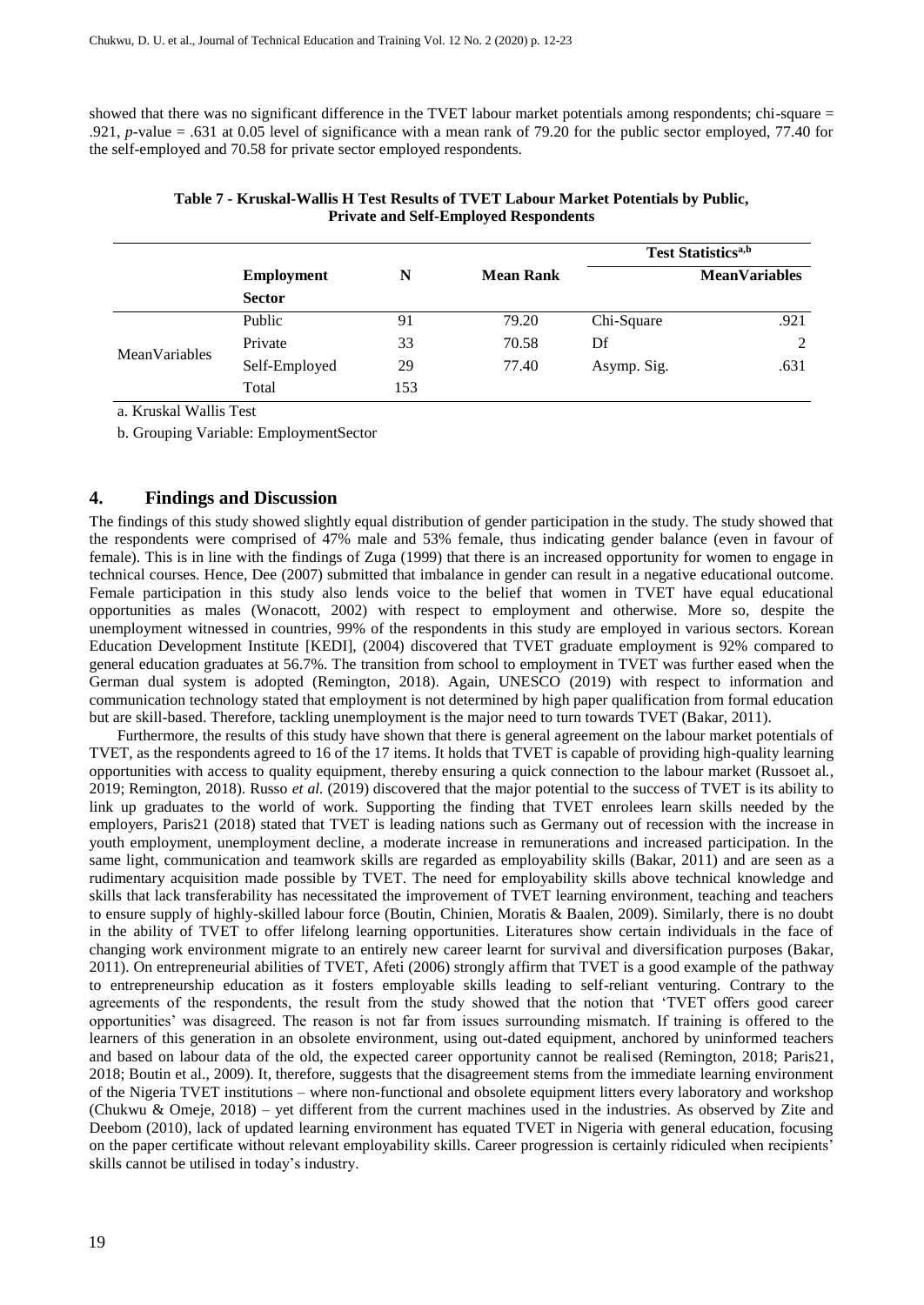In the context of this study, findings reveal three underlying factors to ensure that TVET remains relevant without losing its potentials. It was found that quality and upgraded learning environment, teachers and labour market information, relevant technical and employability skills, as well as established gender equality standard, are necessary steps to maintaining the potentials so embedded in TVET. It goes to say that TVET would be as good as the learning environment wherein the graduates are trained. Many institutions are still struggling with maintaining obsolete training facilities, whereas others have moved on with upgraded teaching and learning environment. Positioning TVET as the 'most productive element of education' (Schnarr, Yang & Gleibner, 2008) requires more than the current inputs. It has equally been noted in the literature that government can control TVET to ensure compliance with bodies but cannot finance TVET alone; hence TVET systems became shared burden between industries and institutions of learning across developed nations (Remington, 2018; Kruss, Petersen, Fongwa, Tele & Rust, 2017; Hawley, 2009). Teachers, on the other hand, require retraining and upskilling in modern equipment and using technology in facilitating learning. Literature posits that teachers are no longer the custodians of knowledge but facilitators who should guide students to meaningful learning outcomes (Bakar, 2011). To achieve these, the teachers need exposure to the 21st-century teaching requirements which many are not abreast with. Paris21 (2018) added that accurate labour market data is necessary for the actualisation of TVET potentials; thus Labour Market Information System (LMIS) is vital. LMIS, according to Paris21 (2018) is an interconnected procedure and mechanism were stakeholders at different levels can collect, process, store, analyse and share labour market data for ideas across the board in ensuring improvements. This will ensure that training was organised in line with the demand of the labour market; a function the labour market owes the institutions of learning (Serena, 2017).

More so, the skills needed in this dispensation are beyond technical knowledge and skills. Gray and Bae (2009) highlighted that it is lack of employability skills that leads to graduate unemployment, corroborating the assertion that employability skills is more generic than specific occupational/technical skills, and are needful across different industry types and businesses (Robinson, 2000). According to the Conference Board of Canada (2010) employability skills are required for career entry, progress and for meaningful contributions in the world of work. Moreover, employability skills are required of both genders just as occupations were campaigned to favour both. This study found that gender equality potential of TVET is one key selling factor of TVET education system. Studies prove that there has overtime been traditional and non-traditional occupations with respect to gender. Women take part in traditional-occupations such as hair dress, makeup, clothing and textile, while men are seen in constructions, mechanical, electrical/electronic, among others (Bhatta, 2016). However, the subject of all-inclusive TVET has been expressed in many policy documents and researches (UNESCO, 2003; 2014). It, therefore, behoves the providers of TVET especially the institutions to advocate farther than the current level and hold government and industries, to agree beyond lip service, to explore the potentials of TVET, tackle the challenges to address the unemployment in Nigeria.

Meanwhile, the relevance of TVET is same in various sectors, public, private or self-reliance ventures. It is imperative as the same skills are required to function in any of the sectors. The study found that there is no significant difference in TVET labour market potentials among the public, private and self-employed respondents, hence, the pvalue of .631 at 0.05 level of significance. This is in line with the findings of Remington (2018), as TVET affords a sure means of ensuring that no one is left out in contributing to the national economy. Every recipient of TVET programme easily finds a niche among the sectors for sustenance, thereby contribute to national development.

#### **5. Conclusion**

The purpose of this study was to assess the labour market potentials of TVET, using opinions of the conferees who have studied with diverse working experiences to attest. The study simply questions the current situation of TVET in its 'all important function' of affording learners or graduates quick transition to the labour market. A questionnaire with 17-items was used as an instrument, as well as a focused group discussion for clarifications. The first ten items of the survey were adopted while the researchers developed an additional seven based on available literature. Responses were sought from 153 Alumni Conferees of the Faculty of Vocational and Technical Education during her first international conference and homecoming.

The participating experts agreed that TVET has strong labour market potentials necessary for employment creation, entry and advancement for both genders, as well as for lifelong learning, diversification and economic stability. However, for TVET to retain the ability to offer excellent career opportunities, improvement in terms of upgrades are needed in the environment for effective teaching and learning, teachers and methods of teaching. It is vital as no one master's trends and development in industries having learnt with obsolete equipment. It is, therefore, essential to ensure that the most outstanding potential of TVET in providing a quick transition to the world of work was not eroded due to deficient and obsolete learning conditions.

#### **6. Limitation**

The authors intended to assess the general view of conferees, judged to be experts, on the labour market potentials of TVET programme, with the view of having a negative response to necessitate further discussions on crucial issues for improvement towards policy adjustment actions. Limitation, therefore, begins with the nonchalant attitude of conferees in participating in the study. We recommend that future studies could employ purposive sampling of respondents using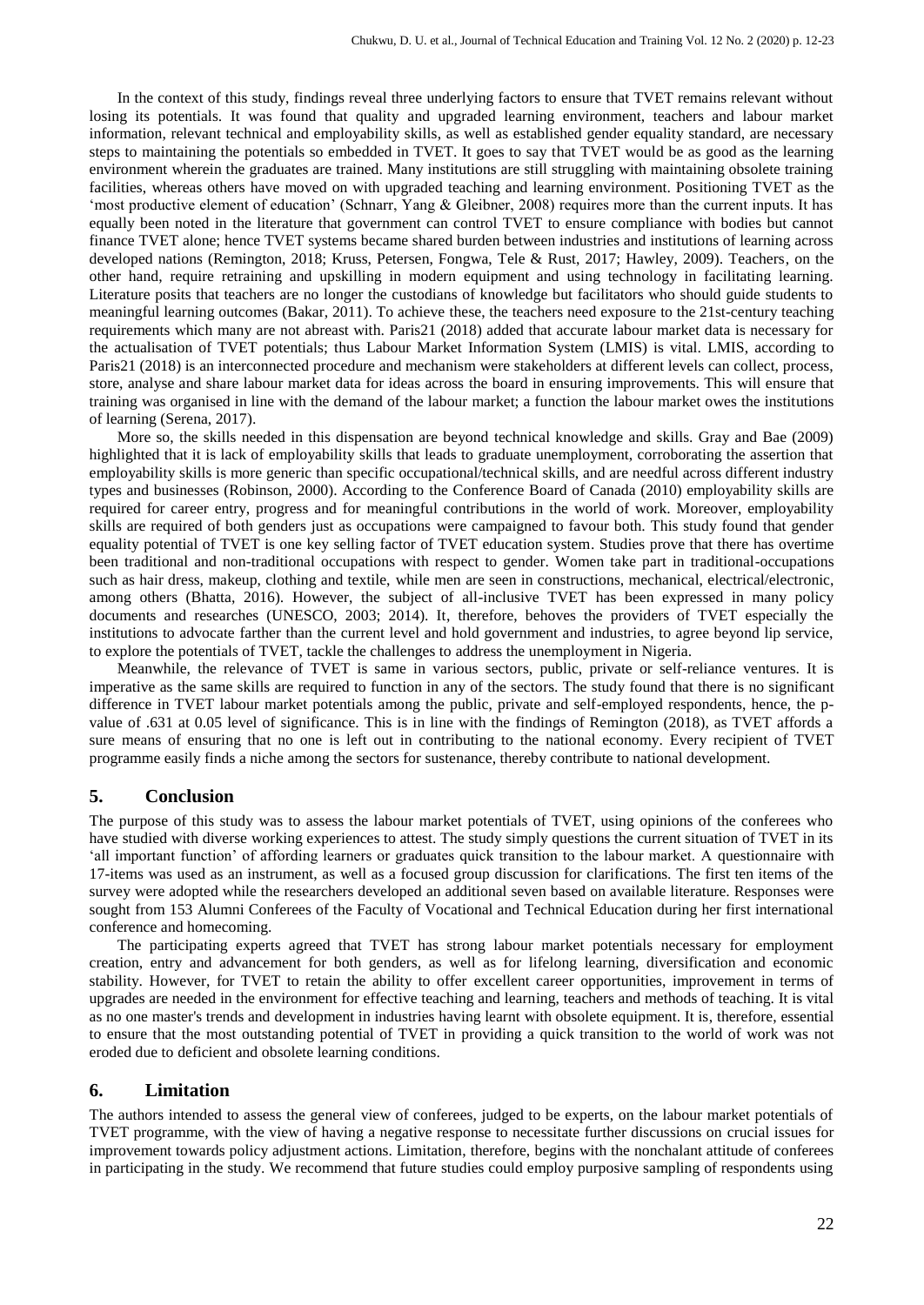the yearly graduation register and follow-up on the graduates as the current study could not take that path. Again, the opinion of graduates can be compared with that of their employers to ascertain differences in perception. Future studies should use larger sample size, involve more parties and obtain variable perceptions of the general populace on TVET even from awareness. Lastly, more studies could be carried out to verify the findings of this study.

#### **Acknowledgement**

The researchers acknowledge the reviewers of this article and appreciate everyone who responded to the questionnaire amidst the schedules of the conference/homecoming.

#### **References**

- [1] Afeti, G. (2006, December). *Strategy to revitalise technical and vocational education and training (TVET) in Africa*. Background document for the African Union's TVET Experts' meeting, Addis Ababa.
- [2] Akoojee, S. (2016). Private TVET in Africa: understanding the context and managing alternative forms creatively. *Journal of Technical Education and Training, 8(2),* 38 -51.
- [3] Bakar, A. R. (2011). *Preparing Malaysian Youths for the World of Work: Roles of Technical and Vocational Education and Training (TVET*). Malaysia: Universiti Putra Malaysia Press
- [4] Beaumont, R. (2012). An introduction to principal component analysis & factor analysis using SPSS 19 and R (psych package). *Journal of Geophysical Research, 24*, 8–9.
- [5] Bhatta, K. (2016). Gender equality and social inclusion in vocational education and training. *Journal of Advanced Academic Research (JAAR), 29(3),* 1-9.
- [6] Boeri, T., Van, J. & Ours (2013). The Economics of Imperfect Labour Markets, Second Edition, In Bosworth, A., Dawkins, D., Stromback, P., *The Economics of the Labour Market*. Harlow: Addison Wesley Longman.
- [7] Boutin, F., Chinien, C., Moratis, L., and van Baalen, P. (2009). Changing Workplace Requirements: Implications for Education. In Maclean, R., Wilson, D. (Eds.), International Handbook of Education for the Changing World of Work. Springer Science + Business Media.
- [8] Capelli, P.(2014). *Skillgaps, skill shortages and skill mismatches: evidence for the US*. NBER Working Paper 20382. Retrieved from http://www.nber.org/papers/w20382.
- [9] China Labour Bulletin, (2019). *China's unemployment rate jumps in July as graduates enter the job market.* Retrieved from [https://clb.org.hk/content/china%E2%80%99s-unemployment-rate-jumps-july-graduates-enter](https://clb.org.hk/content/china%E2%80%99s-unemployment-rate-jumps-july-graduates-enter-job-market)[job-market](https://clb.org.hk/content/china%E2%80%99s-unemployment-rate-jumps-july-graduates-enter-job-market)
- [10] Chukwu, D. U. & Omeje, H. O. (2018). Strengthening partnership affordances between TVET institutions and industry through production unit/consultancy services. *Journal of Association of Vocational & Technical Educators of Nigeria, 23(1),* 169-179.
- [11] Dorofeev, L. & Cojuhari, A. (2014). Concept issues regarding the labour market and its reflection in Republic of Moldova. *Economic Journal, 3*(89), 6 -11.
- [12] Conference Board of Canada (2010). *Employability Skills 2000+*. [http://www.conferenceboard.ca/Libraries/EDUC\\_PUBLIC/esp2000.sflb](http://www.conferenceboard.ca/Libraries/EDUC_PUBLIC/esp2000.sflb)
- [13] Dee, T. S. (2007). Teachers and the gender gaps in student achievement. *Journal of Human Resources, 42*, 528– 554.
- [14] Deloitte and Manufacturing Institute (2015). *The skills gap in U.S. manufacturing: 2015 and beyond.* Retrieved from http://www.themanufacturinginstitute.org/ ~/media/827DBC76533942679A15EF7067A704CD.ashx.
- [15] Field, A. (2013). *Discovering Statistics Using IBM SPSS Statistics*, (4th ed.). London: Sage Publishers.
- [16] Gray, K. & Bae, S. H. (2009). Skills shortages, over-education and unemployed youth: an international dilemma. In Maclean, R. and Wilson, D. (Eds)., *International Handbook of Education for the Changing World of Work Bridging Academic and Vocational Learning*. Springer Science + Business Media. <http://www.ilo.org/public/english/employment/strat/download/getyen.pdf>
- [17] Gjersing, L., Caplehorn, J. R. M. & Clausen, T. (2010). Cross-cultural adaptation of research instruments: language, setting, time and statistical considerations. *BMC Medical Research Methodology, 10*(13). 1-10. https://www.biomedcentral.com/1471-2288/10/13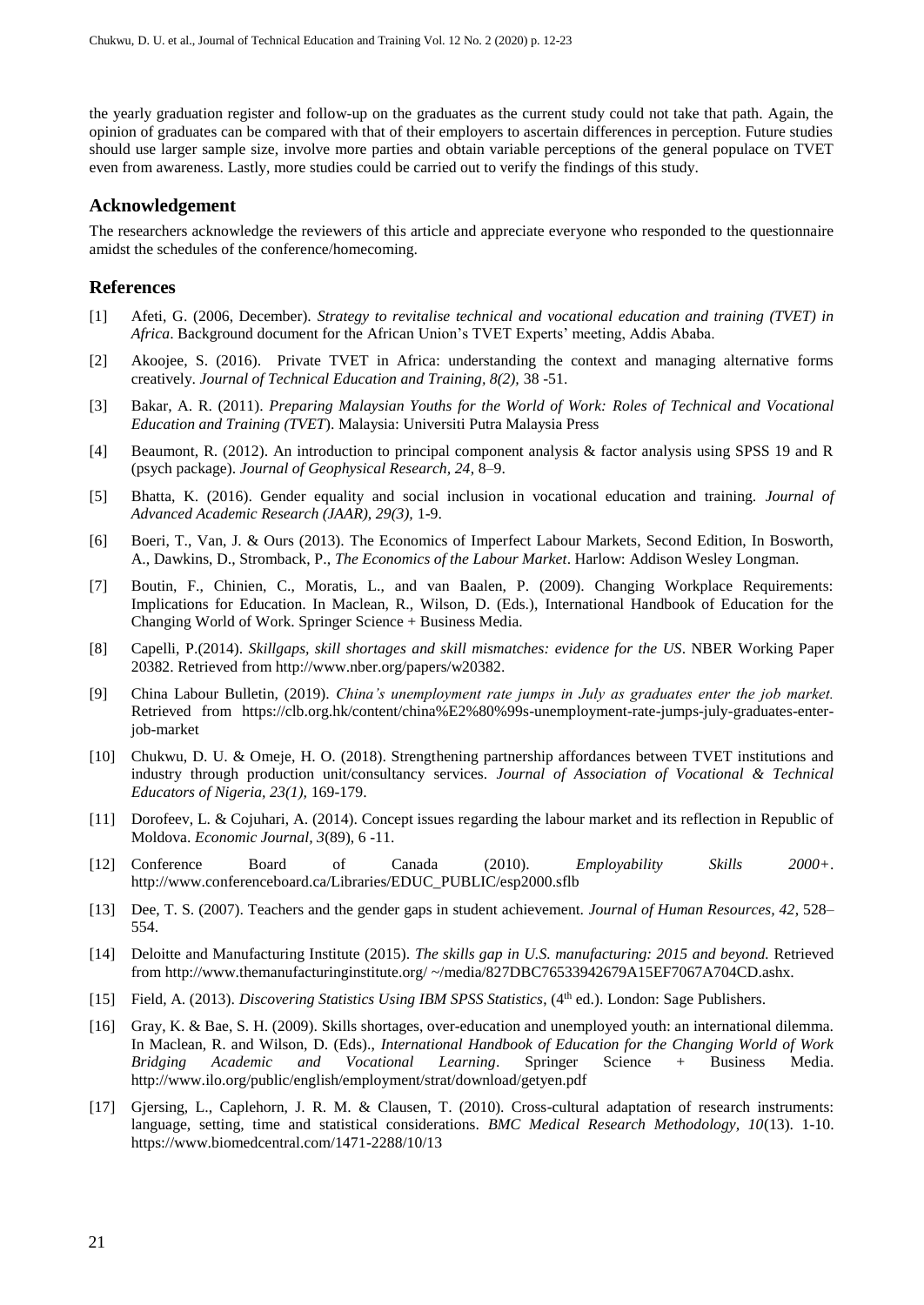- [18] Hawley, J. (2009). *Public private partnerships in vocational education and training: international examples and models*. http://siteresources.worldbank.org/ EXTECAREGTOPEDUCATION/Resources/444607
- [19] Hoffman, N., & Robert B. S. (2017). Learning for careers: the pathways to prosperity network. Cambridge: Harvard Education Press.
- [20] Ismail, A., Adnan, W. N., Masek, A., Hassan, R., Hashim S. & Ismail, M. E. (2018). Effectiveness of entrepreneurship programmes in developing entrepreneurship skills towards quality TVET graduates. *Journal of Technical Education and Training, 11(1),* 081-086. DOI[: https://doi.org/10.30880/jtet.2019.11.01.10](https://doi.org/10.30880/jtet.2019.11.01.10)
- [21] Kaiser, H. F. (1974). An index of factorial simplicity. *Psychometrik, 3*(1).31–36.
- [22] Korean Education Development Institute [KEDI], (2004*). Statistical yearbook on education in Korea*. Seoul: KEDI.
- [23] Kruss, G., Petersen, I., Fongwa, S., Tele, A. & Rust, J. (2017). *Synthetic analysis on the skills development and economic responsiveness of education and training institutions in South Africa: towards an integrated publicprivate partnership strategy for skills development in the TVET college system.* South Africa: Labour Market Intelligence Partnership.
- [24] Lozano, L. M., Garcı´a-Cueto, E., & Mun˜iz, J. (2008). Effect of the number of response categories on the reliability and validity of rating scales. *European Journal of Research Methods for the Behavioral and Social Sciences, 4(2),* 73–79.
- [25] Malhotra, N. K. (2006). Marketing Research: an Applied Orientation, (5<sup>th</sup> ed.). New Jersey: Pearson/Prentice Hall.
- [26] McGowan, A. M. & Andrews, D. (2015). Labour market mismatch and labour productivity: evidence from PIAAC data. *OECD Economics Department Working Papers, No. 1209*. Paris: OECD Publishing. https://doi.org/10.1787/5js1pzx1r2 kb-en.
- [27] OECD (2013). *OECD skills outlook 2013: first results from the survey of adult skills.* OECD Publishing. [https://doi.org/10.1787/9789264204256-en.](https://doi.org/10.1787/9789264204256-en)
- [28] OECD (2016). Getting skills right: assessing and anticipating changing skill needs. Paris: OECD Publishing. [https://doi.org/10.1787/9789264252073-en.](https://doi.org/10.1787/9789264252073-en)
- [29] Okoye, R. & Arimonu, M. O. (2016). Technical and Vocational Education in Nigeria: issues, challenges and a way forward. *Journal of Education and Practice, 7(3),* 113 – 118.
- [30] PARIS21 (2018). Emerging labour market data sources towards digital TVET. *PARIS21 Discussion Paper, No. 13.* Paris[. http://paris21.org/paris21-discussion-and-strategy-papers](http://paris21.org/paris21-discussion-and-strategy-papers)
- [31] Park, M. G. (2005, September). Vocational content in mass higher education? In *responses to the challenges of the labour market and the work-place*, Bonn, 8 -10.
- [32] Patton, M. Q. (2001). *Qualitative research and evaluation components*. New Jersey: Sage, Thousand Oaks, Princeton University Press.
- [33] Remington, T. F. (2017). *Public–private partnerships in VET: translating the German model of dual education*. Moscow: HSE Publishing House.
- [34] Remington, T. F. (2018). Public–private partnerships in TVET: Adapting the dual system in the United States. *Journal of Vocational Education and Training, 70(4),* 497-523.
- [35] Russo, G., Serafini, M. & Ranieri, A. (2019). Attractiveness is in the eye of the beholder. *Empirical Res Voc Ed Train,11*(7), 1- 22. DOI[. https://doi.org/10.1186/s40461-019-0082-2](https://doi.org/10.1186/s40461-019-0082-2)
- [36] Scharr, A., Yang, S. & Gleibner, K. (2008). *Vocational education and training and the labour market – a comparative analysis of China and Germany*[. http://d-nb.info/994144059/04](http://d-nb.info/994144059/04)
- [37] Seawright, J. (2016). *Multi-method social science: combining qualitative and quantitative tools.* United Kingdom: Cambridge University Press
- [38] Sekaran, S. (2003). Measurement: scaling, reliability, validity. *In research methods for business: a skill building approach.* London: Wiley.
- [39] Serena, P. C. (2017). *Labour market – concepts, functions, features, patterns*. http://www.strategiimanageriale.ro/images/images\_site/articole/article